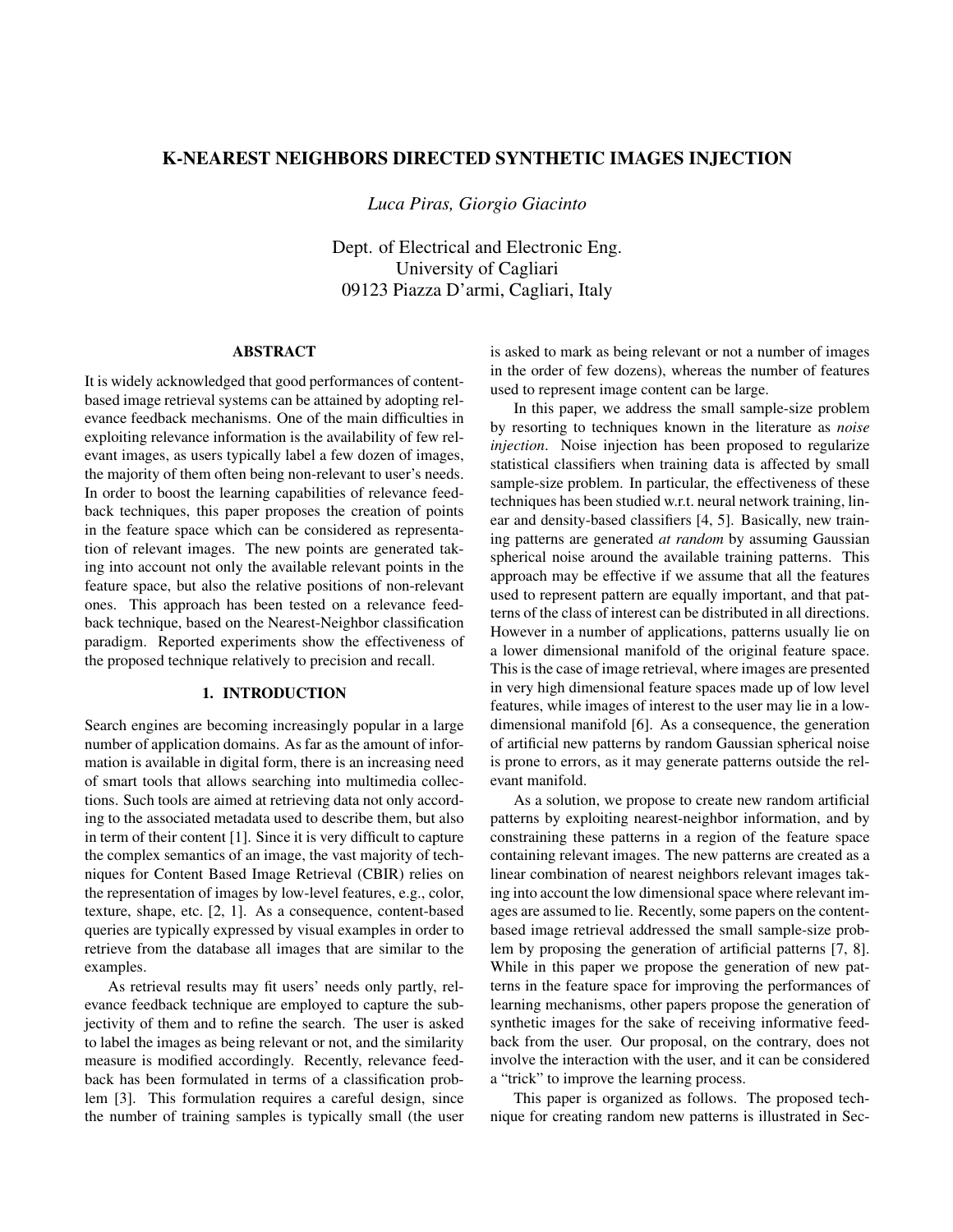tion 2. Section 3 shows the integration of the proposed technique in the framework of relevance feedback mechanisms. Experimental results on an image dataset are reported in Section 4. Reported results show that the proposed method allows improving the performances of a relevance feedback mechanisms based on Nearest-neighbor. Conclusions are drawn in Section 5.

### 2. PATTERNS INJECTION

One of the most severe problems in exploiting relevance feedback in image retrieval is the small number of images that the user considers as being "relevant" compared to the number of non-relevant images. This behavior can be observed especially during the first iterations of relevance feedback. There are two main reasons that motivate such a behavior: i) even in the case of very "cooperative" users, it is not feasible to display more than a few dozens of images to label; ii) if the database at hand is very large, then the number of images that are relevant to the query can easily be very small compared to the size of the database. On the other hand, the number of features used to represent the image content may be very large, in order to "cover" with a large number of low-level feature, a wide spectrum of high-level concepts. From the point of view of statistical learning theory, a small number of training patterns represented in a high-dimensional feature space makes the learning process a difficult task [9, 10].

We propose to address this problem by artificially increasing the number of relevant patterns in the feature space. We will refer to the proposed technique as K*-Nearest Neighbors Directed Pattern Injection* (K-NN DPI). The basic idea underlying K-NN DPI consists in adding some artificial patterns generated in the feature space by taking into account the  $K$  relevant images nearest to a reference point in the feature space. The way used to generate those patterns aims to increase the generalization capability of the classifier, as the risk of classifier over-training on few patterns is mitigated. Let us denote with  $X^{(i)}$  a pattern of a feature space F belonging to a class  $\pi_i$ . We will create a number of artificial relevant patterns  $U^{(i)}$  related to  $X^{(i)}$  as in [5]:

$$
U^{(i)} = X^{(i)} + Z^{(i)}.
$$
 (1)

where the *directional vector*  $Z^{(i)}$  is evaluated as:

$$
Z^{(i)} = \lambda \times \frac{1}{K} \sum_{k=1}^{K} \xi_k \left( X^{(i)} - Q_k^{(i)} \right), \tag{2}
$$

where  $\xi_k \sim N(0, 1)$ ,  $\lambda$  is a scale factor and  $Q_1^{(i)}$ , ...,  $Q_K^{(i)}$  are  $X^{(i)}$ 's  $K$  nearest patterns belonging to the same class  $\pi_i$ . It is easy to see that for each  $X^{(i)}$  and its K nearest patterns  $Q_1^{(i)}, \ldots, Q_K^{(i)}$  it is possible to generate an infinite number of directional vectors  $Z^{(i)}$  by varying the coefficients  $\xi_1, \ldots, \xi_K$ . The value of K, i.e. the number of nearestneighbors considered for the creation of artificial patterns, should not be large to avoid taking into account pattern that are actually far from the reference point. We fixed  $K$  to the value of 2 as this value was found to provide good performances in some preliminary experiments. Thus, new patterns are created according to a linear combination of directions depending on the distribution of  $K$ -nearest neighbors of a reference image. The coefficient of the linear combination are chosen randomly from a normal distribution. It is easy to see that the new patterns lie in the neighborhood of relevant images. On the other hand, the creation of artificial patterns by assuming that other relevant patterns may be normally distributed around each relevant pattern (a.k.a. spherical noise injection) may create spurious patterns. This problem can be avoided by suitably choosing the values of the parameters which the K-NN DPI technique depends on, i.e.: the image  $X^{(i)}$  used as a reference, the number of nearest-neighbors considered, the number of directional vectors that are generated, and the scale factor  $\lambda$ .



Fig. 1. Example of K-NN "synthetic" pattern generation in a twodimensional feature space, where  $K = 2$ ,  $\xi_1 = \xi_2 = 0.5$  and  $\lambda = 1$ .

#### 3. RELEVANCE FEEDBACK WITH K-NN DPI

The use of the  $K$ -NN DPI technique in the framework of any Relevance Feedback technique based on learning paradigms is very simple:

 $i)$  In the first iteration,  $L$  images are retrieved and they are labeled by the user as being relevant or not.

ii) If there the user cannot find any relevant image, the relevance feedback technique can be called again, without generating new patterns.

iii) If at least one image is labelled as relevant, and the non-relevant images outnumber the relevant images according to some threshold, the directional vectors are computed according to equation (2), and the related artificial patterns (equation (1)) are generated. These patterns are labelled as relevant, and added to the set of relevant images

iv) A new set of  $L$  images are retrieved from the image database, and are shown to the user and the retrieval procedure can be either stopped or it can be continued by labeling the new images as being relevant or not.

Let us examinate some choices we have investigated for the reference point and recall that the directions used to generate new patterns are those defined by the reference point and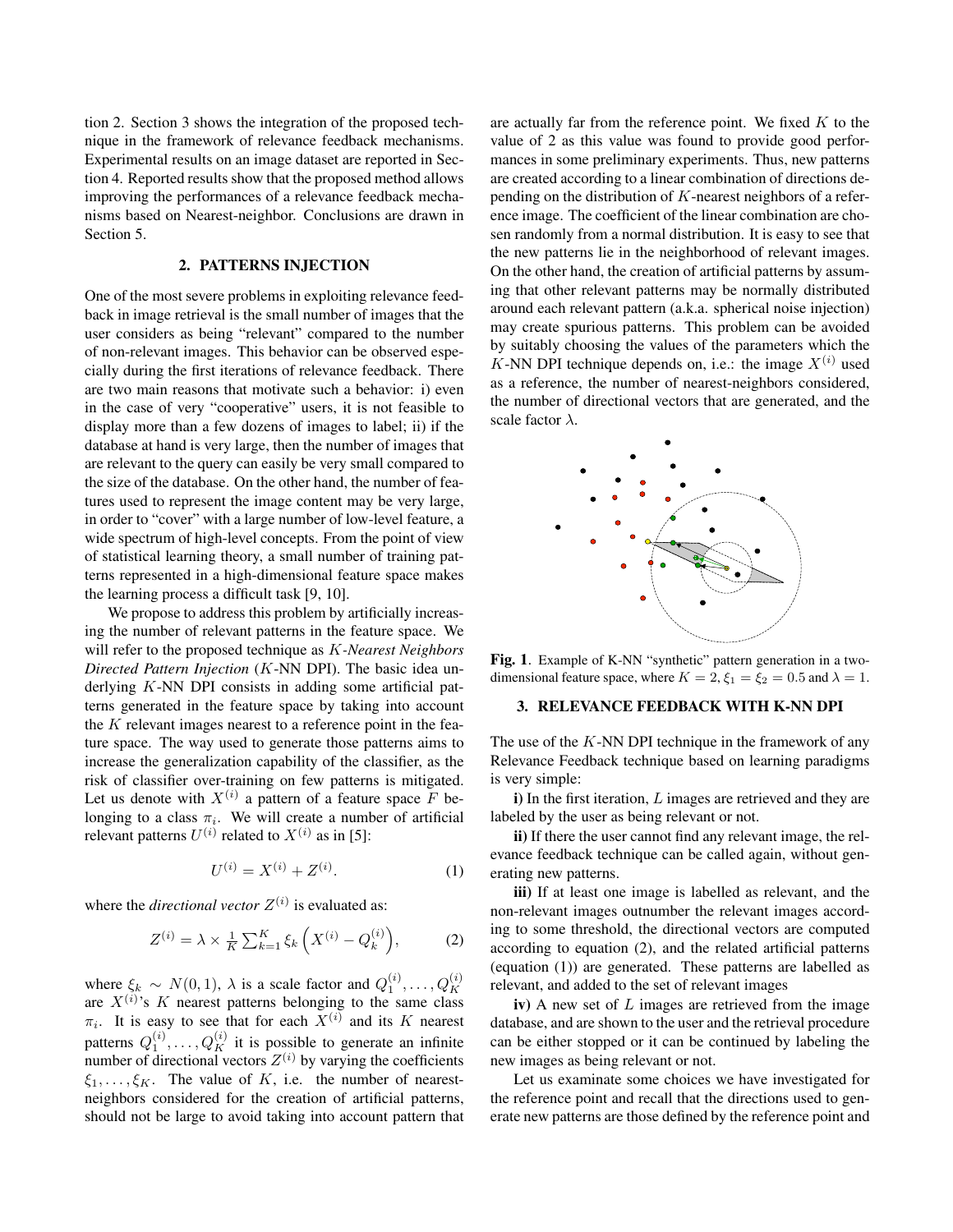the related relevant nearest neighbors.

The reference point can be the pattern associated to the query image, the mean vector of all the relevant images, each relevant image as a reference image, and a point computed according to some query movement approach. The last option has been implemented by resorting to a query movement approach proposed by some of the authors, namely the Bayes Query Shifting approach (BQS) [11].

Let us now address the problem of the choice of the number of artificial patterns to be created. In fact, while in principle it is possible to generate an infinite number of patterns, there is the risk to overfit the new patterns. In addition, a large number of artificial relevant patterns w.r.t. the number of non-relevant pattern in the region of the space explored by the search, may distort the actual distribution of relevant and non-relevant images in that region. For these reasons, we constrained the generation of new patterns so that at each iteration the ratio between the relevant and non-relevant images was constantly of  $1 : n$ , with  $n = 2, \ldots, 5$ . We furthermore propose to constrain the creation of new patterns so that artificial pattern are considered only if they are between the nearest and the farthest relevant image w.r.t. the reference image used in equation (1) to generate new patterns.

Figure 1 shows an example of how the proposed technique works, where the yellow dot represents the query, while the red, green, and black dots respectively represent non-relevant, relevant and unlabeled images. The yellow ring represents the point computed according to  $Q_{BOS}$ . The green dots pointed by the black arrows are the two relevant images nearest to  $Q_{BOS}$ , and the parallelogram delimitates the grey area where artificial patterns can be created. The two circumferences drawn with broken lines bound the area between the nearest and the farthest relevant images. The green dot drawn with a broken line and pointed by the green arrow is the injected "synthetic" pattern.

### 4. EXPERIMENTAL RESULTS

In this section we describe the experimental results that have been obtained applying the technique proposed in Sections 2 and 3. The Caltech-256 dataset obtained from the California Institute of Technology repository<sup>1</sup> has been used. It consists of 30607 images subdivided into 257 semantic classes [12].The *Tamura* representation has been used as it is one of the most common feature vectors used to represent images. Each image is represented by a 18-dimensional feature vector [13]. In order to test the performances of the proposed mechanism, 500 images have been randomly extracted from all of the 257 classes, and used as query.

The images are scored using a relevance feedback techniques: the  $2^{nd}$ -Nearest Neighbor (2NN) [14]. The 2NN technique assigns a relevance score to each image according to its distances from the second nearest relevant image, and the second nearest non-relevant image. This score is further combined to a score related to the distance of the image from the region of relevant images, the coefficient of the combination being dynamically computed according to the proportion of relevant images available w.r.t. the number of nonrelevant images. Performances are evaluated in terms of retrieval precision, recall and the F-measure =  $((2 \cdot prec)^{-1} +$  $(2 \cdot recall)^{-1})^{-1}$  [15]. Experiments have been performed using different values of the parameters discussed in Section 3.

Reported experiments are aimed to show the performances of artificial pattern generation with different choices of the reference point. We used the normalization parameter  $\lambda =$  $(\xi_1^2 + \xi_2^2)^{-2}$ , and fixed the ratio between relevant and nonrelevant patterns to 1 : 2.

Reference points used in the experiments are related to the different choices discussed in Section 3. In particular, we used the following notation: Query - DPI (where the reference point is the original query point submitted by the user), Mr - DPI (where the reference point is the mean vector in the feature space of all the relevant images), Ar - DPI (where each relevant images generates a fraction of the artificial patterns that needs to be generated), BQS - DPI (where the reference point is computed according to the BQS query movement technique).

Retrieval performances attained using the proposed "pattern injection" technique have also been compared to those attained without "patterns injection". The precision of the 2NN relevance feedback with DPI is shown in Figure 2. It is easy to see that any choice of the reference pattern allows the DPI to improve the precision w.r.t. the 2NN technique without DPI. In particular the method that uses as reference point the mean vector of all relevant images (Mr-DPI) has an improvement of nearly 8%. If the recall and F-measure are taken into account (Figures 3 and 4), it can be easily seen that the differences between the "DPI techniques" are not so big. It can be argued that Mr-DPI allow retrieving at each iteration a higher number of relevant images, but not many of them have never been seen in previous iterations, as a consequence, the additional patterns created are close to known relevant images, and they are always ranked among the first. Nevertheless even if Mr-DPI does not have the highest value of recall improve both the recall and F-measure w.r.t. most of DPI methods and the 2NN technique without pattern injection.

#### 5. CONCLUSIONS

In this paper we have addressed the small sample-size problem that is encountered when relevance feedback mechanisms are employed. In order to improve the learning process, we proposed to generate artificial patterns in the feature space by exploiting nearest-neighbor relationships between relevant images. Reported results showed that the proposed technique allows improving the performances of a relevance feedback mechanism based on Nearest-Neighbors.

<sup>1</sup>http://www.vision.caltech.edu/Image Datasets/Caltech256/